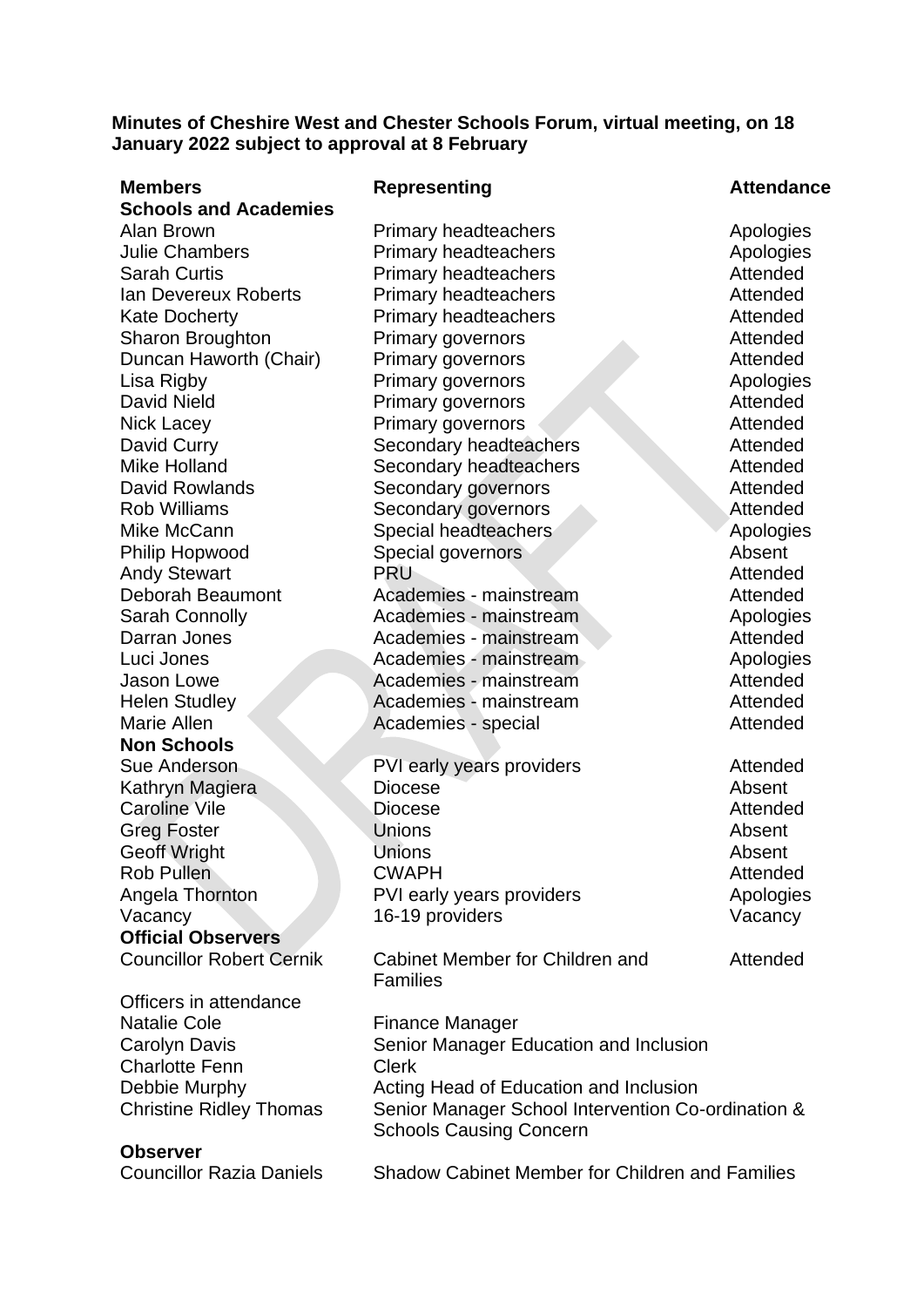# **1. Introductions and apologies**

Apologies were noted.

Duncan reported the following updates to Schools Forum membership:

New secondary governor representative - David Rowlands, Upton-by-Chester High School – previously been in attendance as a substitute.

Sue Anderson, PVI representative was retiring 31 March 2022.

# **2. Minutes and matters arising of last meeting**

# **2.1 To agree the minutes from the meeting held 7 December 2021**

The minutes of the meeting held on the 7 December 2021 were agreed as a correct record.

# **2.2 Matters arising**

# **2.2.1 Item 3 School Information Management System (SIMS) Update and Options**

Carolyn Davis provided an update in response to questions asked at the last Forum. There was no further update from ESS regarding the rate per pupil other than what had already been shared with schools, that the current LA contract prices would rise by 3.5% for 2022-2023.

ESS was writing to schools with their individual contract and quote giving them a sixmonth break clause option should they sign up by 20 February 2022.

Ian Devereux Roberts reported that he had received an email from ESS today with the said contract & break clause.

# **2.2.2 Item 4 Government consultation - Reforming how local authorities' school improvement functions are funded**

Duncan Haworth reported that the outcome of the consultation had been published and the proposals were being implemented, further details were available under agenda item 6.

# **2.2.3 Item 7 Any Other Business - Vice-Chair and Finance and High Needs subgroup vacancies**

Duncan Haworth reminded Forum that they were still looking for a Vice-chair and Finance and High Needs subgroup members. David Rowlands put his name forward for Vice-Chair and subgroup member.

**Resolved that Schools Forum agree** to appoint David Rowlands as Vice-Chair and subgroup member.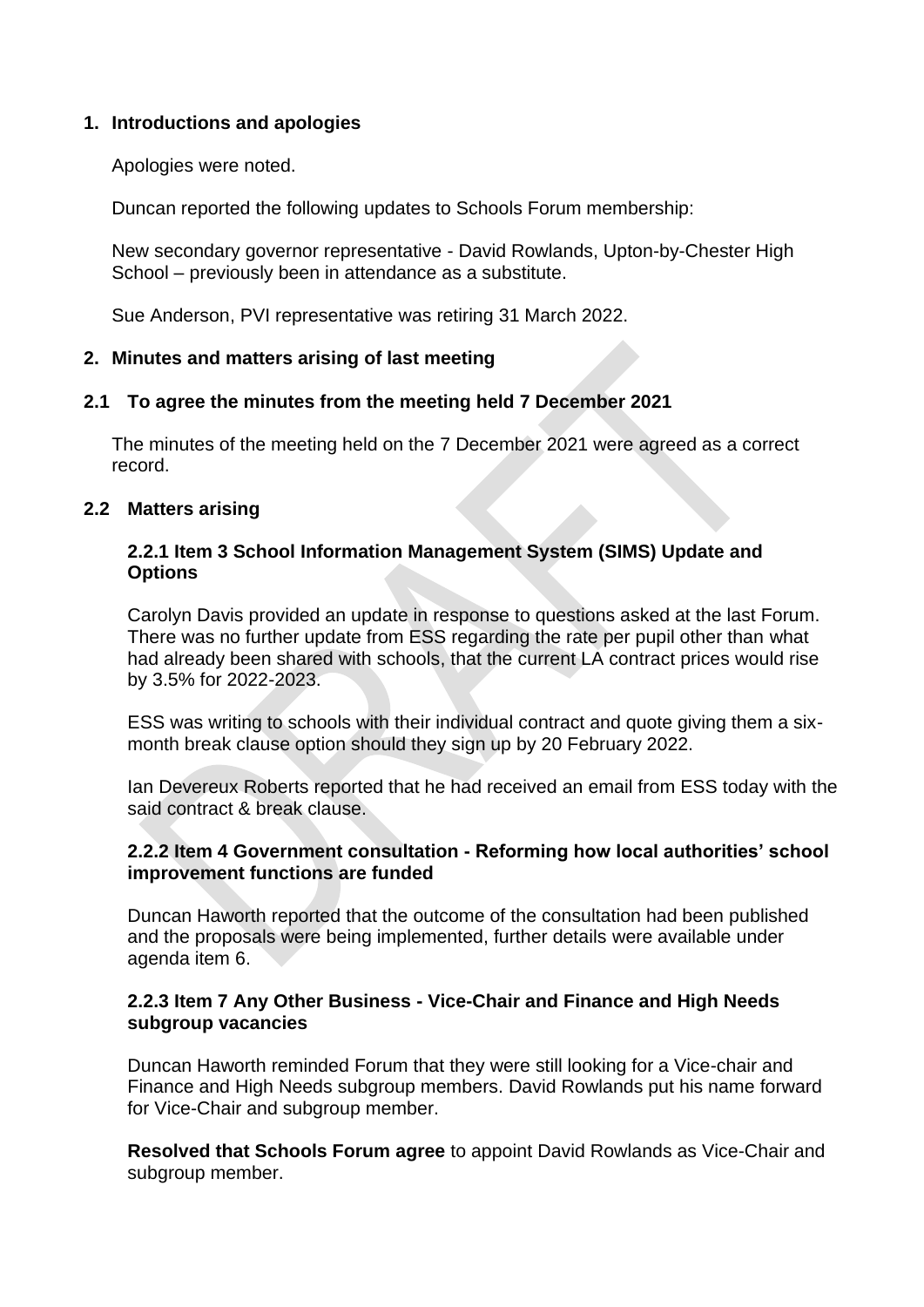# **3. Indicative Dedicated Schools Grant Allocations for 2022-2023**

Natalie Cole went through the report which detailed the provisional allocation figures for the Dedicated Schools Grant (DSG) for 2022-2023 as published in December 2021.

Forum members attention was drawn to the table in paragraph 4 which summarised the current and indicative next year allocation. It was noted that the table heading should read as 2021-2022 and 2022-2023 and not 2020-2021 and 2021-2022 and this correction would be made before the papers were published.

It was noted that new funding for primary and secondary schools to provide support for the costs of the Health and Social Care Levy and wider costs was being allocated as a supplementary grant.

Sarah Curtis asked if the supplementary allocation was ring fenced as to how schools spend it or was it part of the budget. Natalie confirmed the funding was part of the budget.

**Resolved that the Schools Forum** note the indicative allocations which would inform the schools block funding formula and DSG budget proposals for 2022-2023 in further agenda items.

# **4. Dedicated Schools Grant Budget Setting Proposals 2022-2023**

Natalie Cole introduced the report which detailed the broad principles for the budget proposals for the next financial year based on the allocations in item 3.

Natalie took Forum through the budget setting proposals outlined in Appendix A. It was noted that further detail regarding 'Growth in high needs - further investment' (ref 4) would be brought to the February Forum under the High Needs agenda item.

Natalie drew Forums' attention to the consultation outcomes, in paragraph 5, which were largely in support of maintaining the 0.5% transfer from schools block to high needs block.

Natalie referred Forum members to Appendix B which outlined the changes to the Central Spend Budgets for 2022-2023.

# **Resolved that** t**he Schools Forum**

- i. approve the continuation of the existing 0.5% transfer from schools block to high needs block for 2022-2023 (vote: unanimous);
- ii. endorse the draft DSG budget proposals in Appendix A for approval by Council (vote: unanimous); and
- iii. approve the central spend budgets in Appendix B (vote: unanimous)

# **5. Draft of 2022-2023 School Funding Formula for January Submission**

Natalie Cole went through the report which detailed the draft School Funding Formula for 2022-2023.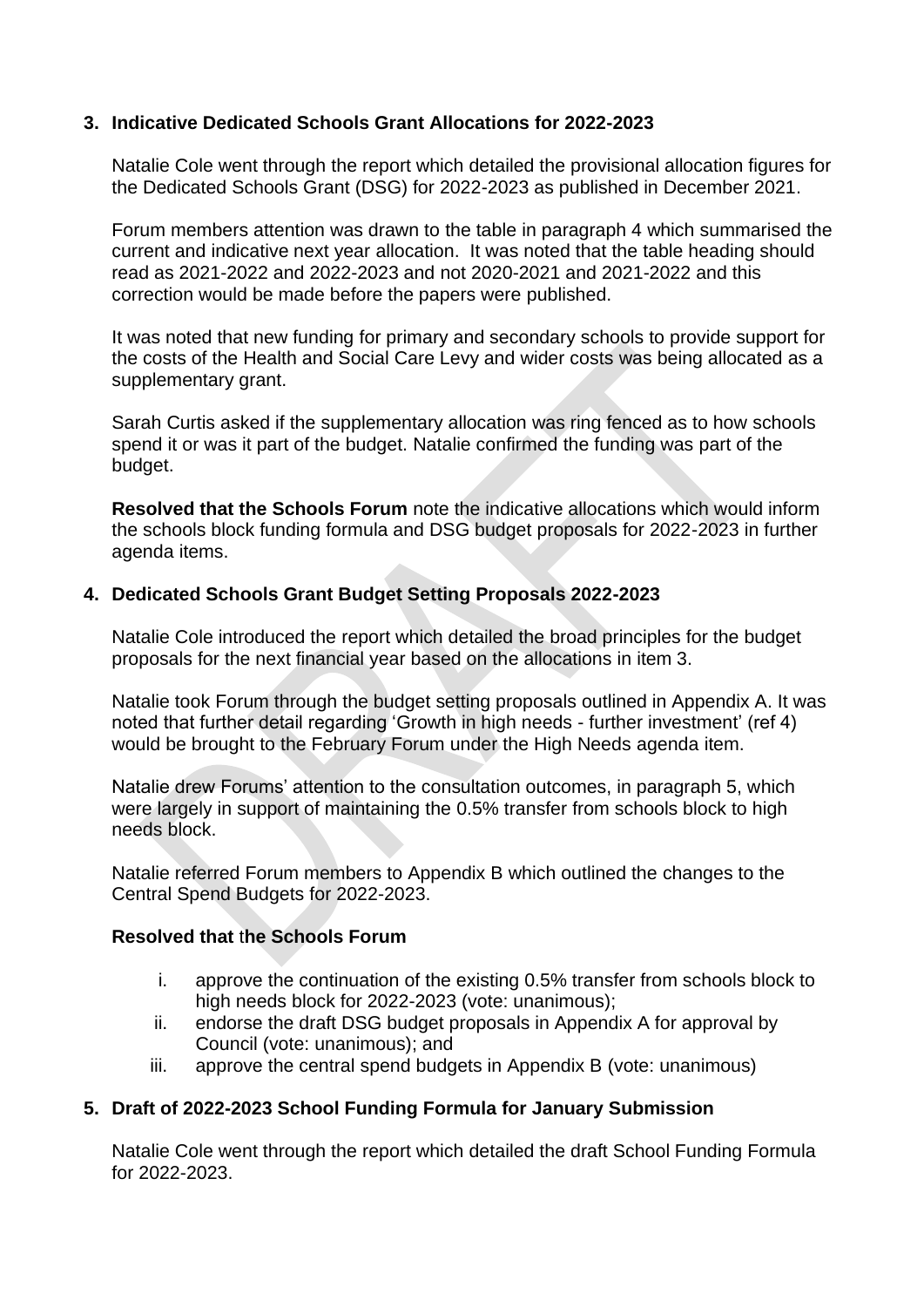It was noted that the report took into account the decisions taken previously on the principles of the local funding formula, already approved by Cabinet and Forum, and the impact of October 2021 census data provided by the Education and Skills Funding Agency (ESFA).

Forum members were reminded that the draft 2022-2023 funding for each school in Appendix D was for reference only; the final funding statements would be issued to individual maintained schools in February 2022 following final approval by Council and the ESFA.

A discussion followed regarding managed moves, exclusions and Fair Access Protocol following a question from David Rowlands as to whether there was any scope to ensure that funds followed pupils moving schools, as currently this was not done straight way. Mike Holland commented that his school had been involved in a managed move last week and funds have been transferred from the day of the move with no delays.

Rob Pullen commented that this issue had been picked up with Michaela Bridge, Education Access Team & Alternative Provision Manager, who planned to review the policy, but the review was not yet complete. Debbie Murphy agreed to liaise with Officers and request Michaela get in touch with Rob.

Natalie Cole confirmed that under the managed move protocol there was a process to transfer funds when exclusions took place. It was noted that these transfers should be facilitated through Natalie's finance team as they would largely be internal transfers between LA schools.

**Resolved that** the Schools Forum (School, Academy and PVI representatives) endorse the draft funding formula submission to the ESFA (vote: unanimous)

# **6. De-delegation proposals for 2022-2023**

Natalie Cole took Forum through the report highlighting the responses to the consultation. It was noted that the de-delegation option for licences would cease for 2022-2023 due to the SIMS provider moving to direct charging to individual schools. Schools would receive a direct charge for SIMS and CLEAPPS licences.

**Resolved that the** Schools Forum (maintained school representatives) agree the services to be de-delegated to the Local Authority for 2022-2023 as detailed for:

- a) Contingencies to cover the cost of staff on suspension (primary and secondary representatives separately);
- b) Free school meals eligibility assessments (primary and secondary representatives separately);
- c) Covering the cost of staff on for maternity/paternity/adoption leave (primary representatives only);
- d) Pooling of funding to cover the costs of trade union facilities time (primary and secondary representatives separately); **a-d Primary Vote** : Yes 6, No 0, Abstention 0 **a,b,d Secondary Vote**: Yes 2, No 0, Abstention 0